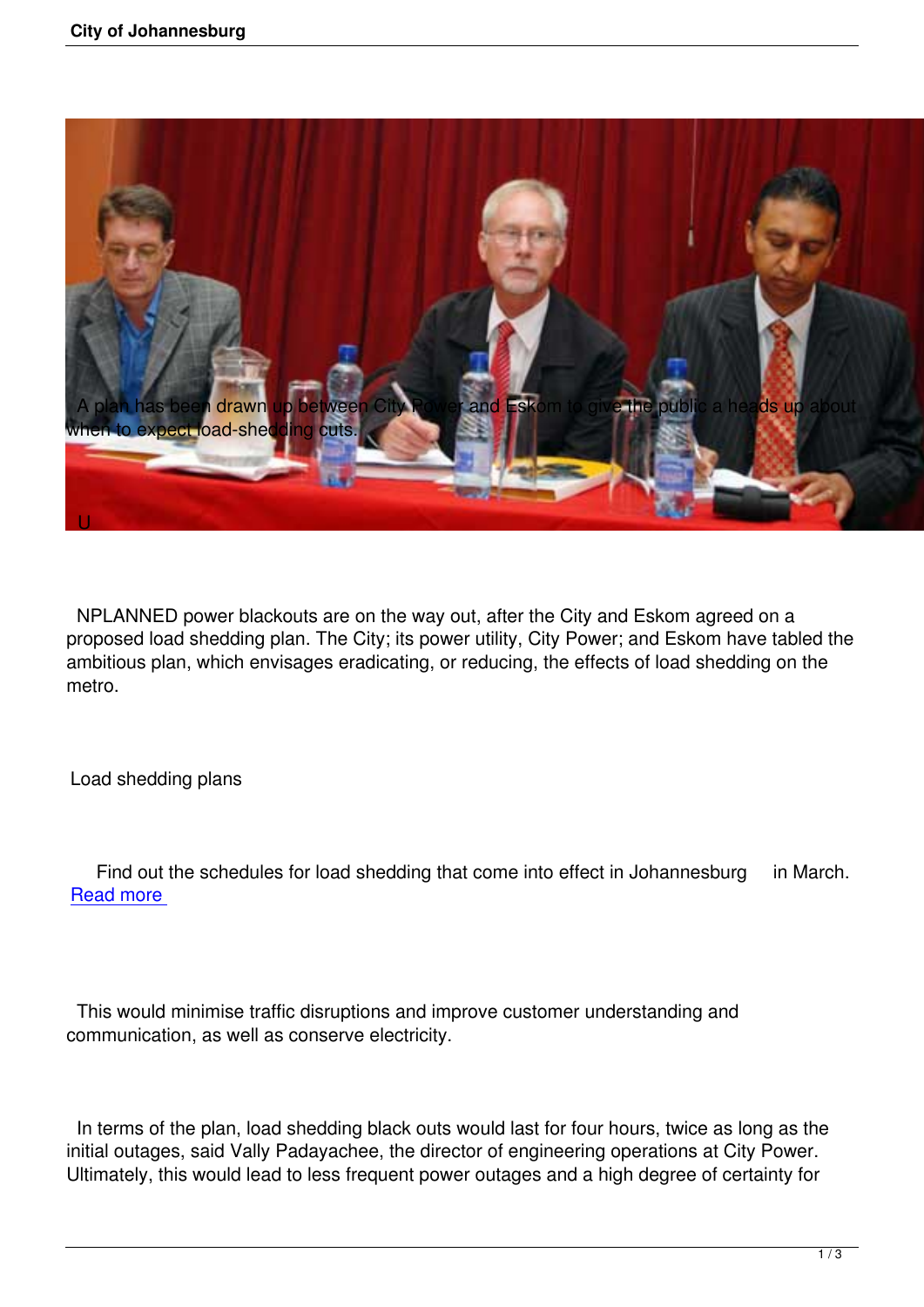customers, as well as cut traffic problems.

 City Power distributes electricity across most of Johannesburg; Eskom is the national power supplier, and it supplies power to parts of the city. City Power falls under Eskom's central region. "The load shedding plan put forward will cater for the situation at hand, and we hope to minimise it, & quot; Padayachee said.

 Eskom was previously forced to shed over 200 megawatts a day, much to the chagrin of the public, he noted. " The new plan envisages treating all customers equally. This means informing them of all our plans to load shed beforehand, so that they can prepare themselves.&quot:

 He said the previous load shedding plans of Eskom and City Power were unpredictable, and posed a huge risk of loss of revenue for business, and inconvenience for motorists and households. "Our customers asked for a more efficient communication system, and some degree of certainty as to when the load shedding will take place, so that they can be prepared and avoided negative impacts. & quot;

## **Certainty**

 The City's plan could be used as a precursor for other metros or the country as a whole, Padayachee noted. "[It] is designed to give some element of substance in certainty as to when load shedding will take place. "

It would be reviewed at the end of March; if successful it would be carried forward.

 Johannesburg's plan is aligned with Eskom's national plan, to upgrade and expand the country's electricity infrastructure. " This is not a conflict plan. It is designed to complement the national plan, but focuses only on Joburg, & quot; Padayachee said.

 Eskom plans to spend about R343-billion over the next five years to set up new power stations, with the first one expected to be functional by 2013. Work on two new coal-fired power stations has already begun, and the parastatal is considering bids to build a new conventional